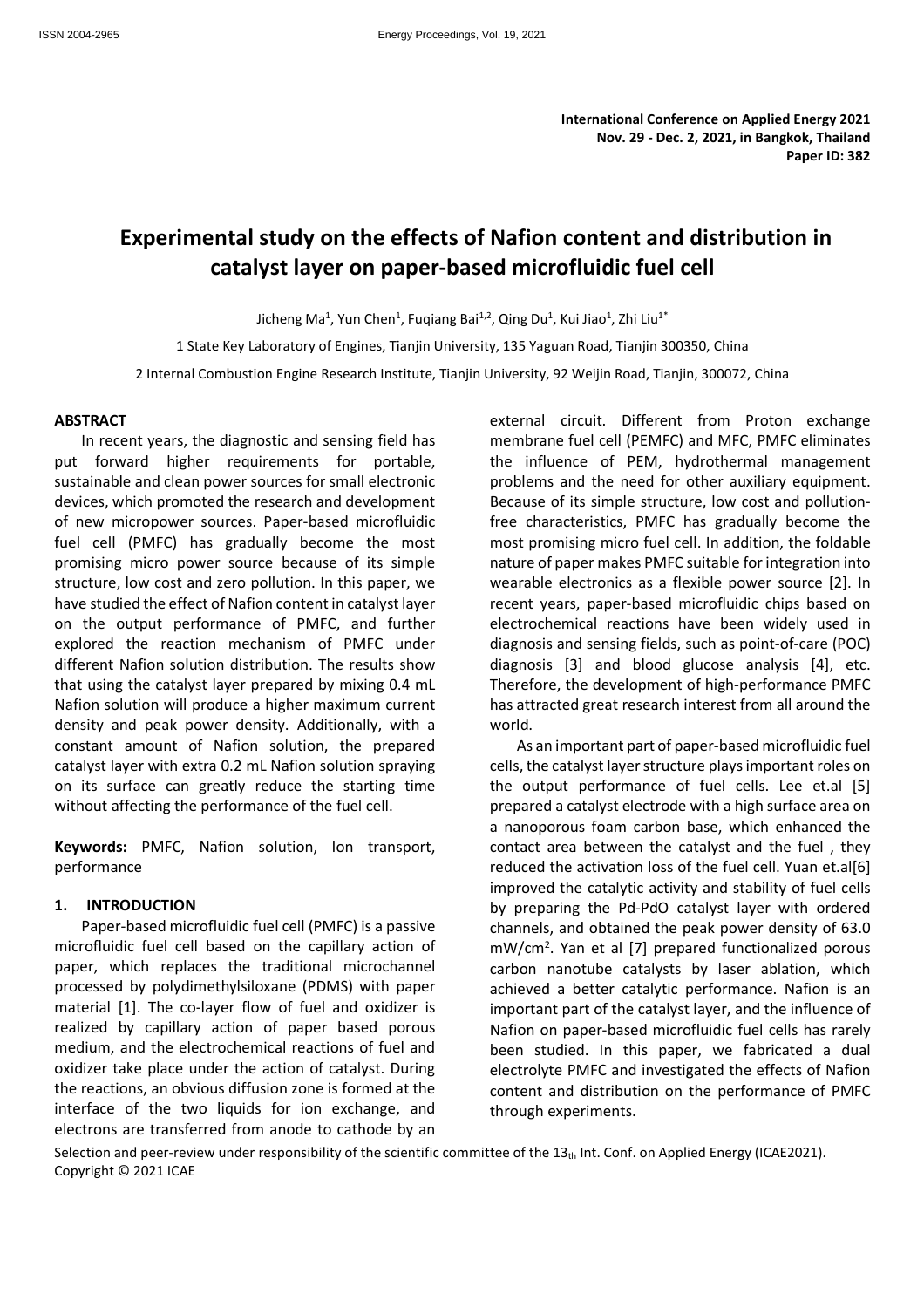# **2. EXPERIMENT**

### *2.1 The structure of fuel cell*

The structure of dual-electrolyte paper-based microfluidic fuel cell is mainly composed of Y-shaped paper-based flow channel, cathode and anode catalytic electrode, and absorption pad (Fig.1). To make a standard size Y-shaped paper-based channel, a customized Y-shaped cutter was used to cut the filter paper, the length and width of the straight section of the liquid flow channel are 4 cm and 1 cm, and the cathode and anode catalytic electrodes (5 mm×3 mm) are arranged 1 cm away from the entrance of the straight section, the distance between the cathode and anode catalyst electrode is 4mm.The absorption pad is placed at the end of the paper-based flow channel and is used to absorb the liquid in the paper-based flow channel. The purpose is to maintain the passive transport of fuel and oxidizer through the paper-based flow channel. The cathode and anode catalytic layers were prepared by spraying catalyst mixed solution on carbon paper. Firstly, Pd/C, Nafion solution (0.2 ml, 0.4 ml, 0.6 ml, 0.8 ml) and isopropanol solution (8 ml) were mixed to prepare the catalyst solution. In order to make the catalyst solution evenly mixed, the catalyst solution was treated by ultrasound for 1 h. Then the catalyst mixture was sprayed evenly on the hydrophilic carbon paper (TGP-H-060, 5 mm  $\times$  5 mm  $\times$  0.19 mm) by electrostatic spraying apparatus, the loading capacity of Pd/C catalyst was 0.15 mg/cm<sup>2</sup>. After standing at room temperature for 30 minutes, the catalyst layer carbon paper was stored in a sealed bag for the experiment. The cathode and anode catalytic electrode (5 mm  $\times$  3 mm) were cut from the carbon paper with catalyst layer according to the experimental requirements.



Fig.1 Schematic diagram of dual-electrolyte paper-based microfluidic fuel cell structure

According to the previous literature [8], when the distance between cathode and anode catalytic electrode along the liquid flow direction is zero, the PMFC has the best output performance. Therefore, the anode and cathode electrodes are arranged in parallel on the Yshaped paper-based flow channel in this experiment. Based on previous research [9], Dual electrolytes not only enhance the electrochemical reaction kinetics of the electrode, but also increase the open circuit voltage (OCV) of PMFC. Therefore, 2 mol/L KOH was used as the anode electrolyte and 2 mol/L  $H<sub>2</sub>SO<sub>4</sub>$  as the cathode electrolyte, and the electrochemical reaction equation occurred was :

 $HCOO^{-} + 3OH^{-} \rightarrow CO_{3}^{2-} + 2H_{2}O + 2e^{-}$   $E_{\text{onode}} = -1.05$  $H_2O_2 + 2H^+ + 2e^- \rightarrow 2H_2O$  $E_{\text{anode}} = -1.05 \text{ V}$  $E_{\text{cathode}} = 1.776 \text{ V}$ (1)

# *2.2 Testing technique*

At the beginning of the experiment, the fuel for the anode and the oxidizer for the cathode enter the PMFC inlet simultaneously . The fuel and oxidant flow in parallel in the paper-based channel under the capillary action of the paper. The electrochemical workstation controlled by SmartManager software was used to record the open circuit voltage of the fuel cell, when the OCV of the fuel cell reached a stable state, linear scanning was carried out from OCV to 0 mV at a voltage interval of 10 mV by potentiometric step timing current method of the electrochemical workstation to complete the V-I measurement of the fuel cell. We use the cathode of the fuel cell as the working electrode and anode as the opposite electrode, a constant voltage of 0.6V was applied to the PMFC using a DC load, and then the Electrochemical impedance spectroscopy (EIS) test was carried out by an electrochemical workstation, *the frequency range of the electrochemical workstation is set to 50 kHz-50 mHz, and the amplitude is 10 mV to obtain the EIS curve of the fuel cell. The ohmic impedance and activation impedance of the fuel cell can be obtained from the real intercept of the EIS curve, which can help us understand the reaction process inside the fuel cell deeply. In order to ensure the accuracy of experimental results, each group of experiments was repeated at least 3 times.*

# **3. RESULTS AND DISCUSSION**

*The catalyst layer is a key part of PMFC and plays a vital role in the electrochemical reaction of PMFC. Therefore, this research built a PMFC test platform to*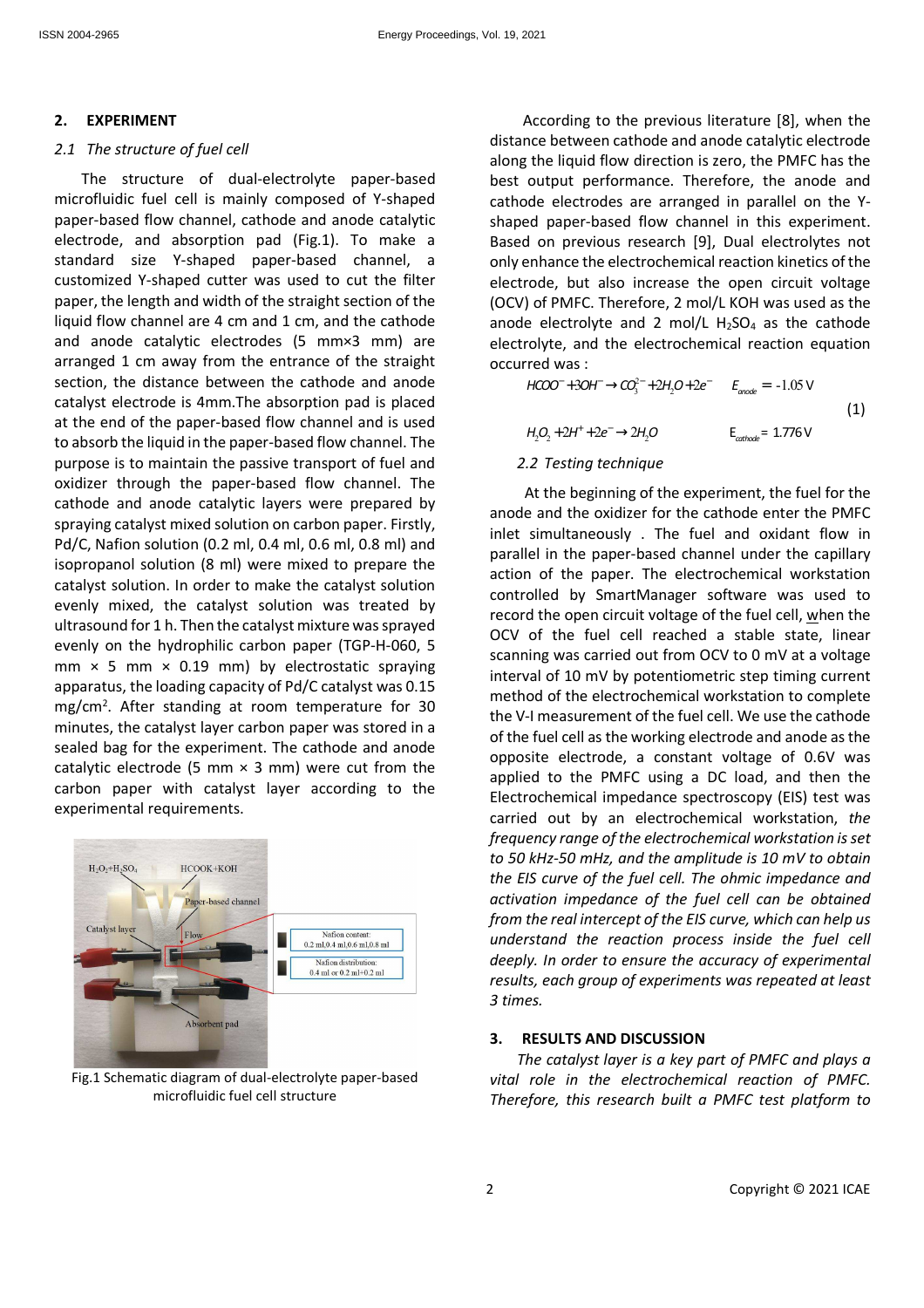*explore the influence of Nafion content and distribution on PMFC performance.* 

### *3.1 Effect of Nafion content*

As an ionomer, Nafion can promote the dispersion of catalysts and improve the conductivity of ions (protons) in the catalyst layer, so that the catalyst has a high catalytic activity. In order to study the influence of Nafion content on the output performance of paper-based microfluidic fuel cells, the catalyst mixture solution was prepared by adding different doses of Nafion solution (0.2ml, 0.4ml ,0.6ml ,0.8ml) into 0.8mL isopropanol solution. As shown in Fig.2, when Nafion content is 0.2 mL, the fuel cell needs a long time to reach the highest OCV and has an extremely low peak power density. When Nafion solution content is increased to 0.4 mL, PMFC only needs 500s to reach the highest output voltage and peak power density of 11.4mw/cm<sup>2</sup>, as the increase of Nafion content accelerates the rate of ion exchange in the reaction process of the fuel cell, PMFC has a shorter time to reach the highest OCV and a better output performance. However, as Nafion solution content increased to 0.6 mL and 0.8 mL, PMFC needed more than 10 minutes to reach the highest output voltage, and the peak power density also showed a trend of decline. We think that the root cause of this result is that excessive Nafion increases the movement resistance of electrons in the catalyst layer, which leads to low utilization efficiency of the catalyst.



Fig.2 Optimization of Nafion solution content in preparing catalyst layer

As shown in Fig. 3, in order to further understand the cause of time to reach the highest OCV delay, EIS method was used to characterize the performance of fuel cell. The results show that 0.4 mL Nafion solution has a lower activation resistance, while high concentration Nafion solution has a higher activation resistance, and the ohmic resistance does not change. This result indicates that excessive Nafion content will lead to a decrease in the amount of charge transfer in the catalyst layer, which is also the root cause of the excessively long time to reach the highest OCV and the degradation of fuel cell performance. In conclusion, when Nafion solution content is 0.4 mL, the time to reach the highest OCV is the shortest and output performance is the highest. Therefore, Nafion solution is used in subsequent experiments.



Fig.3 The EIS analysis for different Nafion content in preparing catalyst layer

#### *3.2 Effect of Naftion distribution*

At present, the optimization of output performance of PMFC focuses on the improvement of limiting current density and peak power density. Few researchers mention time of the fuel cell, which means the time from the initial reaction to the highest output voltage. Therefore, this study tries to optimize the reaction time of PMFCs by changing the distribution of Nafion.

Under the condition that the total amount of Nafion remains unchanged at 0.4 ml, 0.2 ml Nafion solution is added into 0.8 ml isopropanol solution to prepare catalyst mixed solution, and the prepared catalyst mixed solution is sprayed onto hydrophilic carbon paper to prepare the first catalyst layer electrode. Then, another 0.2ml Nafion solution mixed with 0.8 mL isopropyl alcohol solution was sprayed onto the first catalyst layer electrode to prepare catalyst layer electrode, which was used in the experiment testing. As shown in Fig.4, compared with previous fuel cells, the time to reach the highest OCV of PMFCwith changed Nafion distribution (0.2ml+0.2ml) is almost doubled. As the Nafion solution on the electrode surface of the catalyst layer rapidly contacts the oxidizer of the cathode and the fuel of the anode, the ion movement rate in the fuel cell is increased, and the rate of ion participation in the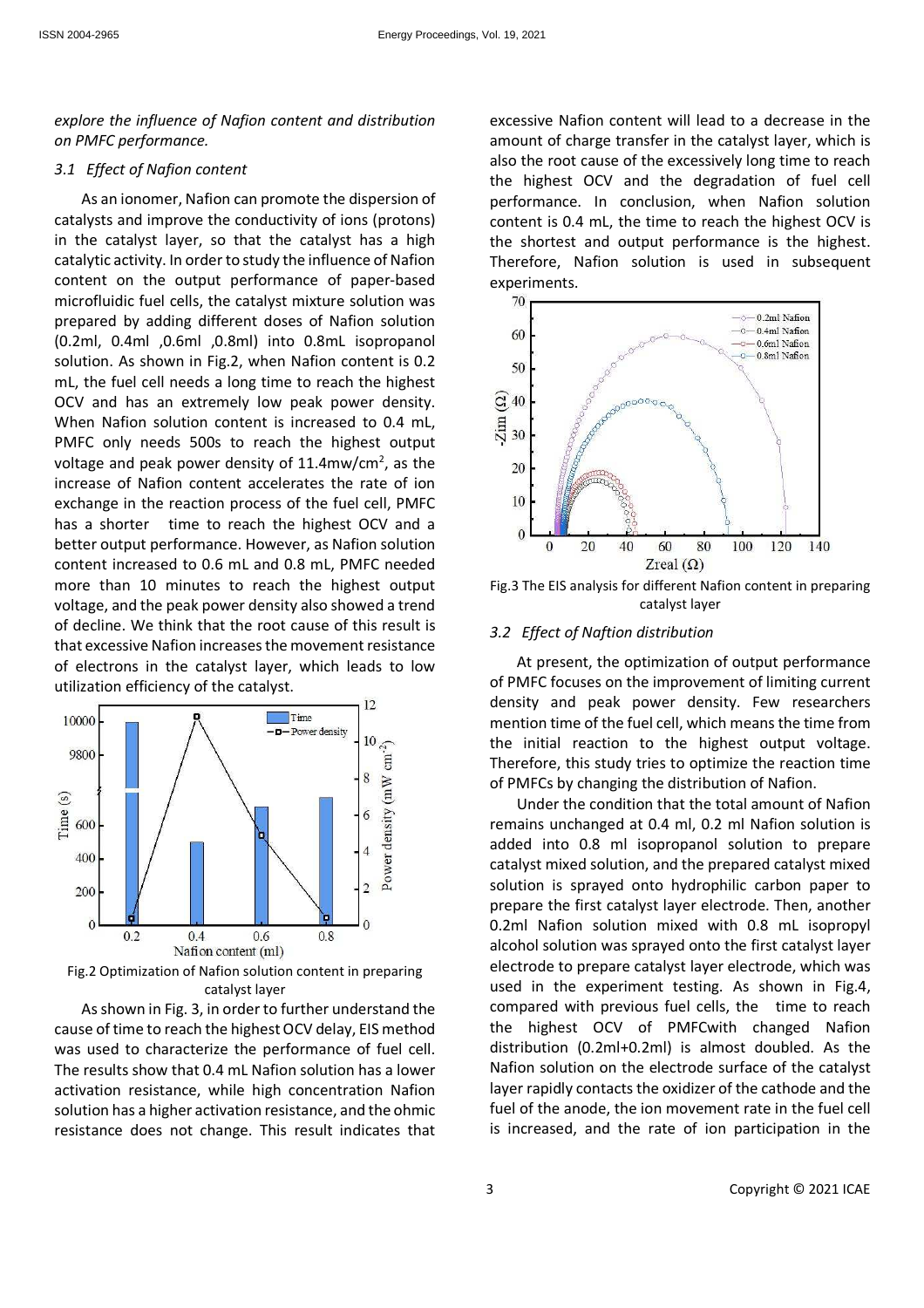reaction of the cell is accelerated, thus the time to reach the highest OCV of PMFC is optimized.



Fig.4 The comparison of reaction time of PMFC for different Nafion distribution

In order to explore the influence of changing Nafion distribution on the maximum current density and peak power density of paper-based microfluidic fuel cells, we use electrochemical testing platform to tested I-V curve and EIS curve of PMFC with changing Nafion distribution. As shown in Fig. 5, the paper-based microfluidic fuel cell with changed Nafion distribution has almost the same maximum current density and peak power density as the previous fuel cell. According to the EIS curve shown in Fig. 6, the two types of Paper-based microfluidic fuel cells with Nafion distribution have the same activation resistance. The results showed that the change of Nafion distribution only changed the ion transport rate, The catalytic efficiency of the catalyst is not affected during the reaction process, that is, the presence of 0.2 mL Nafion solution on the surface further improved the conduction velocity of the reaction solution and the ions in the catalyst layer without affecting the catalytic effect of the catalyst.







### **4. CONCLUSION**

In this work, we performed an experimental study on the content and distribution of Nafion in the catalyst layer. Through the analysis of V-T curve, I-V curve and EIS curve, the catalyst layer prepared by 0.4 ml Nafion solution has the shortest time to reach the maximum output voltage and has the maximum peak power density. Under the condition that the total amount of Nafion is kept constant, PMFC sprayed with 0.2 mL Nafion solution on the surface of the catalyst layer has a shorter time to reach the highest OCV. Nafion solution on the surface accelerates the ion conduction rate without affecting the action of the catalyst, so that PMFC has the same peak power density and stable output performance. .

#### **ACKNOWLEDGEMENT**

The authors gratefully acknowledge the financial supports of the Natural Science Foundation of Tianjin (China) for Distinguished Young Scholars (Grant No. 18JCJQJC46700), the National Natural Science Foundation of China (Grant No. 51976138) and the National Natural Science Foundation of China (Grant No. 51921004).

#### **REFERENCE**

[1] Esquivel JP, Del Campo FJ, Gómez de la Fuente JL, Rojas S, Sabaté N. Microfluidic fuel cells on paper: meeting the power needs of next generation lateral flow devices. Energy Environ Sci. 2014;7:1744-9.

[2] Li L, Wu Z, Yuan S, Zhang X-B. Advances and challenges for flexible energy storage and conversion